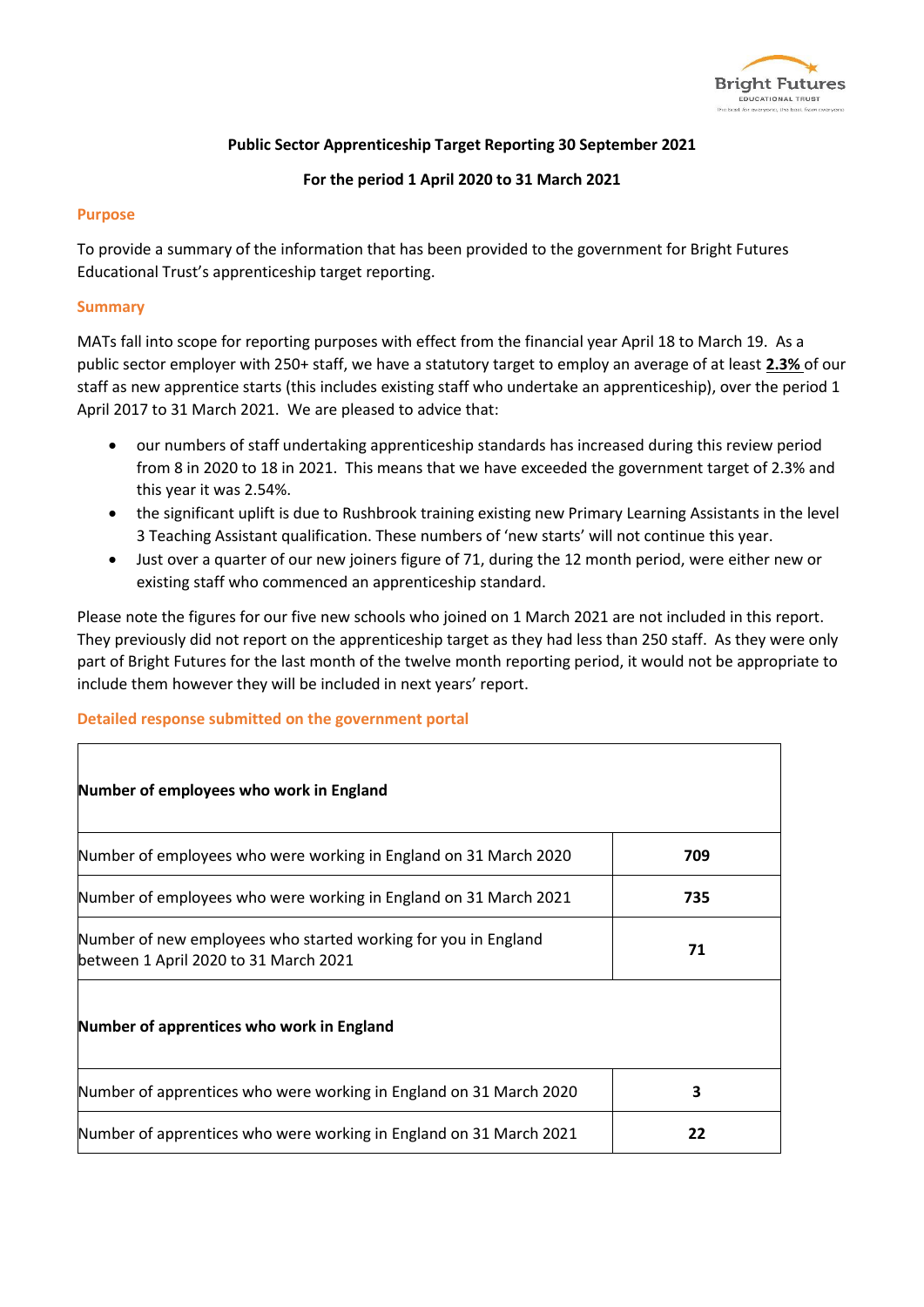

٦

| Number of new apprentices in England between 1 April 2019 to 31 March<br>2020 (includes both new hires and existing employees who started an<br>apprenticeship)                                                    |                                                                                                                                                                                                                                                                                                                                                       | 18     |  |
|--------------------------------------------------------------------------------------------------------------------------------------------------------------------------------------------------------------------|-------------------------------------------------------------------------------------------------------------------------------------------------------------------------------------------------------------------------------------------------------------------------------------------------------------------------------------------------------|--------|--|
| <b>Reporting percentages</b><br>We have computed the percentages that will be reported from the figures you have given.                                                                                            |                                                                                                                                                                                                                                                                                                                                                       |        |  |
| Percentage of apprenticeship starts (both new hires and existing employees who<br>started an apprenticeship) as a proportion of employment starts between 1 April<br>2019 to 31 March 2020                         |                                                                                                                                                                                                                                                                                                                                                       | 25.35% |  |
| Percentage of total headcount that were apprentices on 31 March 2020                                                                                                                                               |                                                                                                                                                                                                                                                                                                                                                       | 2.99%  |  |
| Percentage of apprenticeship starts (both new hires and existing employees who<br>started an apprenticeship) between 1 April 2019 to 31 March 2020 as a proportion<br>2.54%<br>of total headcount on 31 March 2019 |                                                                                                                                                                                                                                                                                                                                                       |        |  |
| Factors that impacted your ability to meet the target                                                                                                                                                              |                                                                                                                                                                                                                                                                                                                                                       |        |  |
| What actions have you taken this year to meet<br>the target? How do these compare to the<br>actions taken in the previous year?                                                                                    | We have raised the awareness internally of<br>apprenticeship opportunities when we have a<br>vacancy. This has been particularly successful for<br>Teaching Assistants. We have had less<br>opportunities due to working restrictions during<br>the Covid pandemic                                                                                    |        |  |
| What challenges have you faced this year in<br>your efforts to meet the target? How do these<br>compare to the challenges experienced in the<br>previous year?                                                     | We have had less vacancies than previous years.<br>An ongoing challenge is that 50% of our<br>headcount are teaching staff and we still believe<br>that there are operational issues with the teacher<br>apprenticeship standard, so it isn't as attractive<br>to applicants. However we plan to revisit teacher<br>apprenticeships this coming year. |        |  |
| How are you planning to meet the target in<br>future? What will you continue to do or do<br>differently?                                                                                                           | We continue to communicate the success of our<br>apprenticeships, in the hope that it will<br>encourage more interest. We would ask again if<br>the DfE would consider using the levy funding for<br>ECT funding (previously NQT) as we believe this is<br>a wholly appropriate way of spending the levy.                                             |        |  |